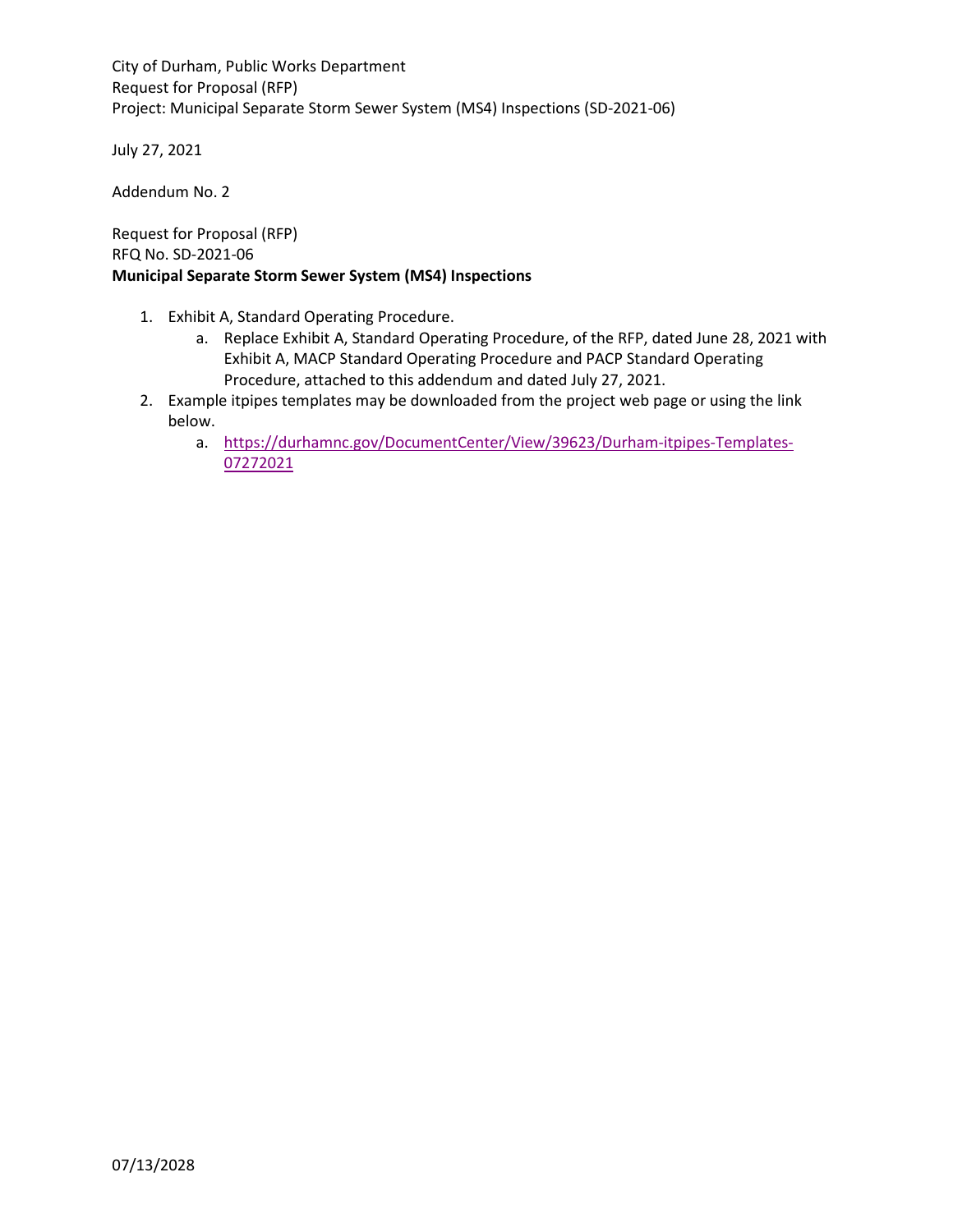# Exhibit A: MACP Standard Operating Procedure

The City requires a comprehensive CCTV inspection performed of stormwater structures. This Standard Operating Procedure (SOP) defines the process for CCTV inspection.

The City requires the Contractor to adhere to the chosen inspection coding system, currently NASSCO MACP for their inspection software. An itpipes template file is available (Durham MACP Template.tpl) for use by the Contractor.

- 1. Video Inspection:
	- a. Video Requirements:
		- i. Video inspection Operators shall be certified in the National Association of Sewer Service Companies (NASSCO) Manhole Assessment and Certification Program (MACP).
			- 1. Contractor shall have all recorded inspections and necessary playback equipment readily accessible for review by the Engineer or Resident Project Representative at all times.
		- ii. Whenever possible, Contractor shall complete the inspection of a manhole or structure in one continuous run.
		- iii. Camera:
			- 1. Camera shall move through the storm manhole in a stable condition and at a uniform rate throughout the inspection, stopping when necessary to ensure proper documentation of internal conditions, features, or defects.
			- 2. Camera shall be positioned to reduce the risk of distortion.
			- 3. Camera should be able to pan/tilt to inspect the full circumference of all joints, pipeline connections, suspected defects, etc. to verify the integrity of the structure and conclusively determine the nature and extent of all suspected defects.
		- iv. Contractor shall display at least 75% of the structure wall at all times during inspection so that defects, features, and other notable information can be collected.
			- 1. Contractor shall reduce the flow by use of pipe plugging or bypass pumping when necessary or as directed.
			- 2. At least 90% of the structure's bench and channel shall be free of solids, sediment, or debris.
				- a. If the structure is less than 90% free of solids, sediment, and debris Contractor shall submit photographs of the structure to the Engineer to determine if the structure should be cleaned.
					- i. The Engineer or Resident Project Representative may make this determination at the Site using the Contractor's video inspection equipment.
				- b. Contractor shall clean the structure as directed by the Engineer or Resident Project Representative.
		- v. The video will be recorded in color and MPEG 4 (H264) format at a minimum resolution 640x480 with 3,000 Kbps bit rate or approved equal.
		- vi. Video shall include a running depth indicator that is clearly visible on the screen for the full length of the inspection.
		- vii. Each manhole, or structure shall be recorded as a separate video file identified with an initial text screen and completed in accordance with MACP video inspection form Header instructions as follows:
			- 1. MH\_Name (Manhole/Access Point No.)
			- 2. City
			- 3. Street
			- 4. Location (Location Code)
			- 5. Surface Type
			- 6. Inspection\_Date (Date)
			- 7. Surveyed By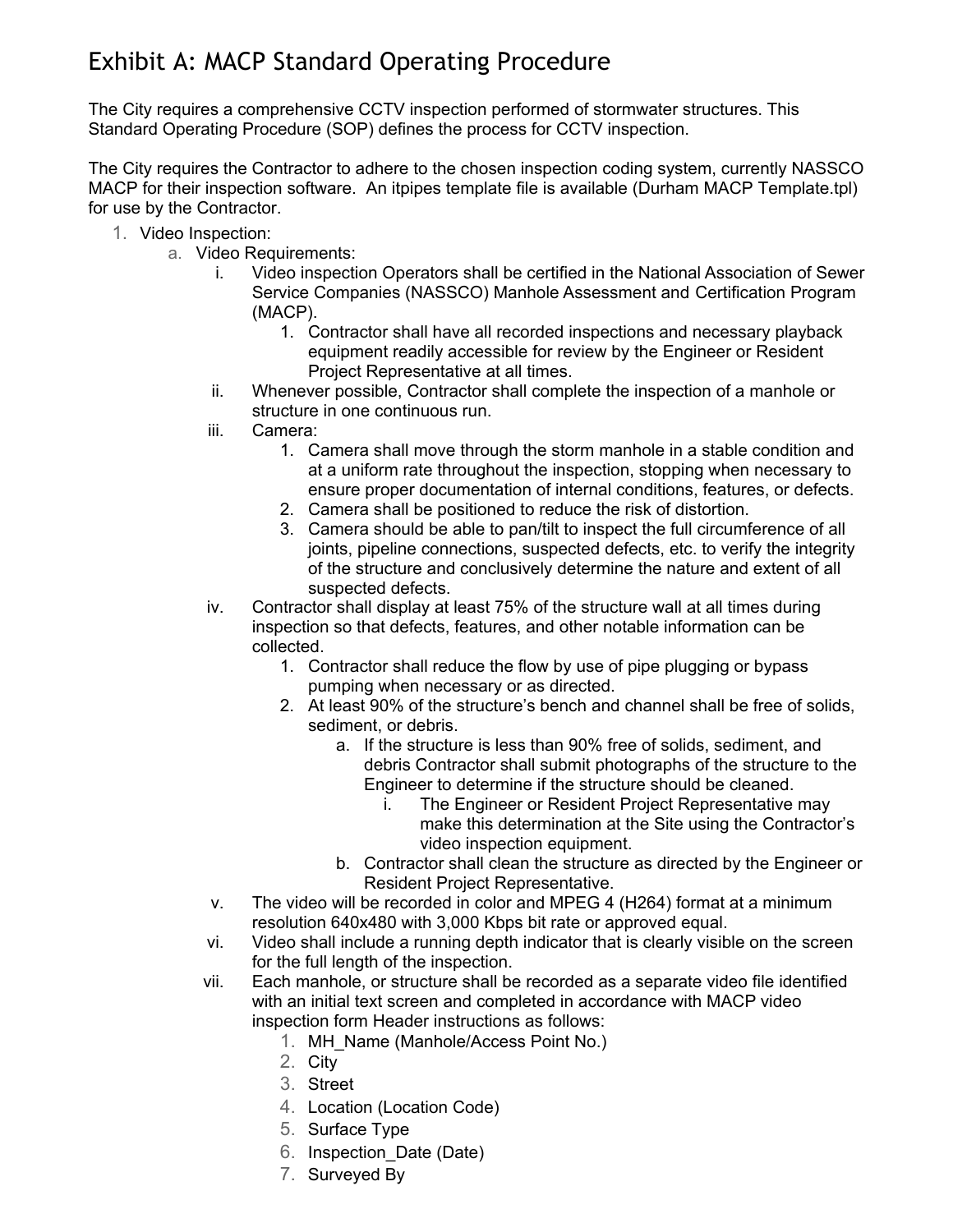- 8. Certificate Number
- 9. Purpose of Survey
- 10. Inspection Level
- 11. Manhole Use
- viii. Once the inspection of the storm manhole, or structure is underway, specific data should be continuously displayed on the monitor and recording. The size and position of the data being displayed should be such as to not interfere with the picture, yet shall be easily readable when viewed. At minimum, the following data should be continuously displayed:
	- 1. MH\_Name (Manhole/Access Point No)
	- 2. Street
	- 3. Distance (Depth)
- ix. Video shall include the entire depth of the structure measured in tenths of a foot.
- x. The severity of each defect or observation shall be recorded and rated using standard MACP codes as outlined in the NASSCO PACP Reference Manual.

# Section 2: Weekly & Final Submittals

### Weekly Submittals

The City's goal is to receive inspections digitally on a monthly basis.

Note: If the Contractor is using multiple CCTV units, it is the Contractor's responsibility to include a single consolidated inspection database that contains all inspections from all the CCTV equipment.

- 1. Deliverables.
	- a. All inspections and related media are to be delivered to the City via Digital Transmission (upload).
		- i. Each submission shall have a singular database containing all related inspection data.
			- 1. Each inspection shall have:
				- a. A single continuous video.
				- b. Minimum of one snapshot for each observation logged.
		- ii. Video inspection files shall become the property of the City.

### Submittal Acceptance/Rejection

The submittals will be reviewed for Data Integrity and Data Quality and accepted or rejected by the City or their representative. If for any reason there is a delay in providing data to the City, this may delay the timeline below. We will attempt to notify the Contractor if this occurs.

- 1. Review: Data Integrity will be reviewed for acceptance or rejection within 5 business days.
	- a. Acceptance/Rejection:
		- i. Validate the database is compatible and not corrupted.
		- ii. Compare to GIS attribute data
			- 1. The specific fields being checked that are:
				- a. All MACP required fields populated
			- 2. New found assets will be flagged in a database field tbd.
		- iii. Checking the data content
			- 1. Check for DPU Project ID number entry
		- iv. Basic inspection process check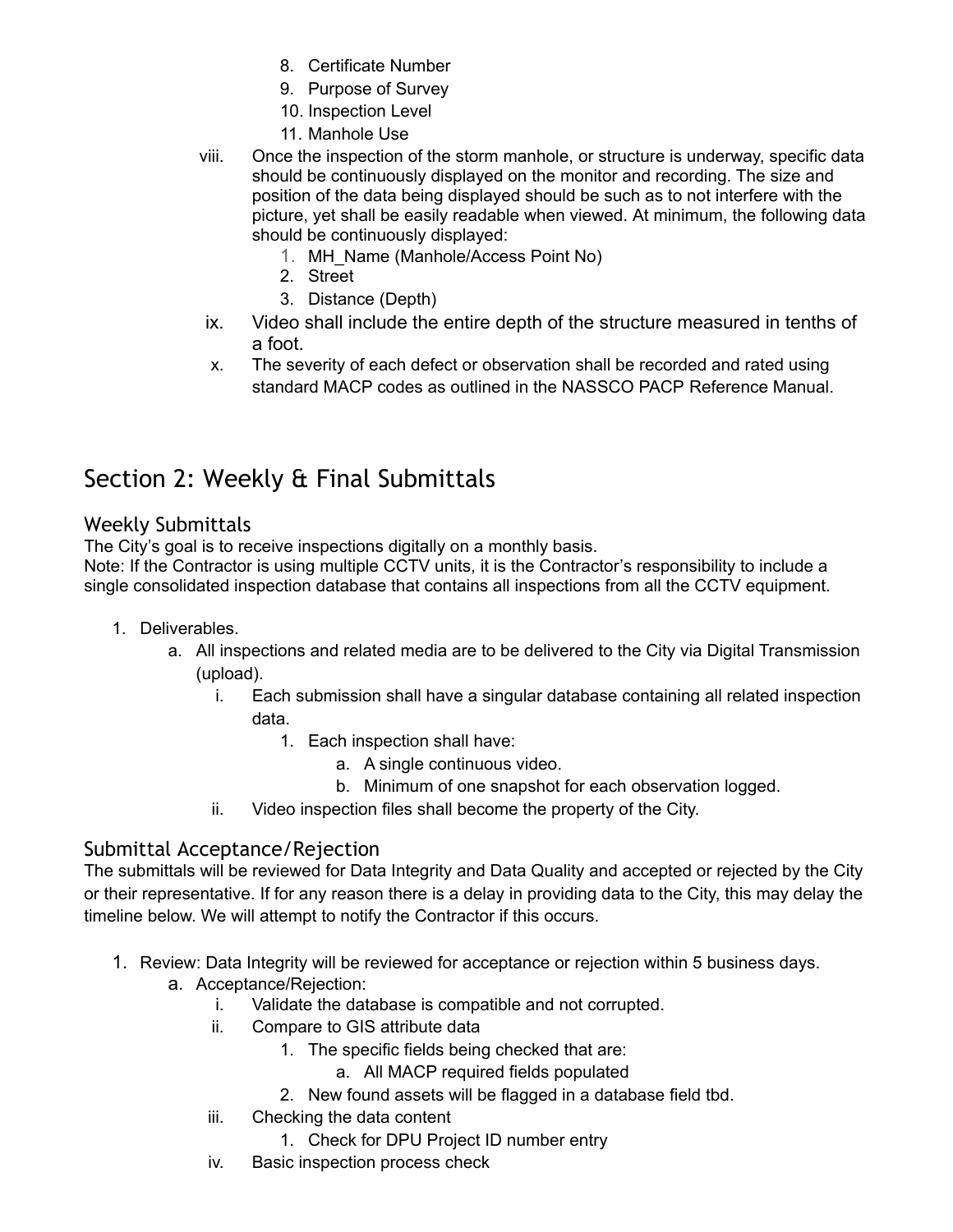- 1. Validate no missing media
	- a. Video
	- b. Snapshots 2 Minimum
		- i. One at ground level above the structure
		- ii. One during the inspection.
	- c. Log assets with missing video including the video name.
- v. QAQC notifications
	- 1. These items are specific to the qaqc process.
		- a. Sent to the notification group
		- b. The log should be in Excel Format
		- c. Title to the email: "QAQC Summary Manholes"
			- i. Email should be for the entire submittal
				- 1. Contain the Excel log results.
- 2. If rejected, the City or their representative will notify the Contractor via email. It is the Contractor's responsibility to correct any and all reasons for rejection at no additional cost to the City. If corrections are made to a submittal, a re-submittal is required.
	- a. If the re-submittal is rejected, the Contractor must organize additional re-submittals with the City
- 3. If accepted, the City or their representative will import the inspections into their Master Inspection database.

### Section 3: Definition of Terms

- 1. **CCTV Inspection** Operation necessary to complete a true-color audio-visual inspection for verification of existing internal storm structure conditions.
- 2. **Contractor** the company providing video inspection services of the City sewer system.
- 3. **Data Integrity** Data Integrity ensures data submitted is in the required format.
- 4. **Data Quality** Data Quality ensures the data submitted adheres to the City's requirements.
- 5. **City** City of Durham Public Works Stormwater & GIS Division or designated agent/representative.
- 6. **Operator** the NASSCO certified worker conducting the video inspection.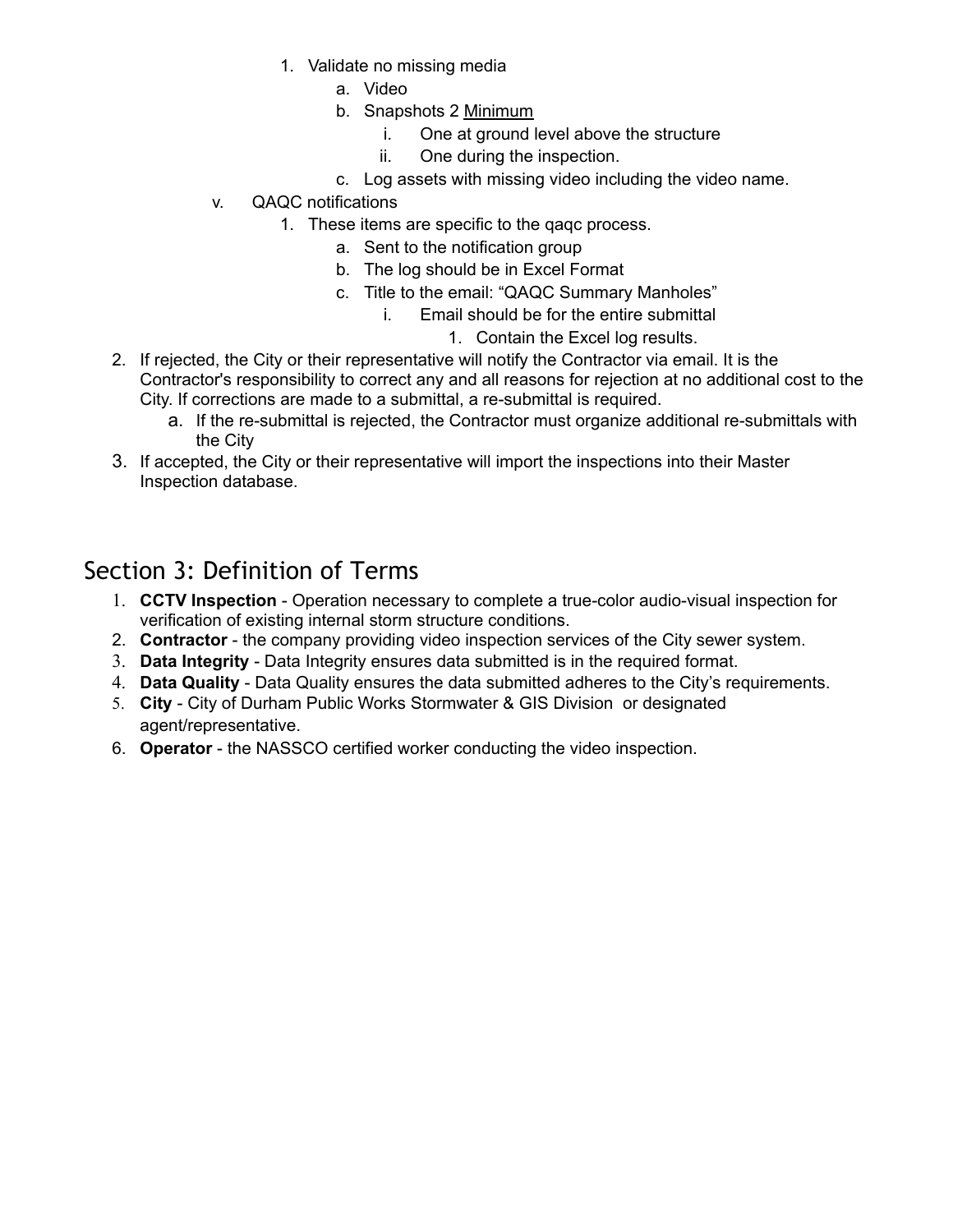# **Exhibit A - PACP Standard Operating Procedure**

### Section 1: General Description and Requirements

The City requires a comprehensive video inspection performed of stormwater pipes. This Standard Operating Procedure (SOP) defines the process for video inspection.

The City requires the Contractor to adhere to the chosen inspection coding system, currently PACP version 7, for their inspection software. An itpipes template file is available (Durham PACP Template.tpl) for use by the Contractor.

#### 1. Video Inspection:

- a. Video Requirements:
	- i. Video inspection Operators shall be certified in the National Association of Sewer Service Companies (NASSCO) Pipe Assessment and Certification Program (PACP).
		- 1. Contractor shall have all recorded inspections and necessary playback equipment readily accessible for review by the Engineer or Resident Project Representative at all times.
	- ii. Whenever possible, Contractor shall complete the inspection of a section of storm sewer in one continuous run.
	- iii. Camera:
		- 1. Camera shall move through the storm sewer in a stable condition and at a uniform rate throughout the inspection, stopping when necessary to ensure proper documentation of internal conditions, features, or defects.
			- a. Camera shall travel no faster than 30-feet per minute.
		- 2. Camera shall be constructed for video inspection of storm pipeline, including:
			- a. Mounted on a tractor to keep the camera centered in the pipe.
		- 3. Camera shall be positioned to reduce the risk of distortion.
		- 4. Camera shall be positioned centrally within the storm sewer.
			- a. The top of the storm sewer shall correspond to the top of the lens unless adjusting the lens to view a particular defect or feature.
		- 5. Camera should be able to pan/tilt to inspect the full circumference of all joints, pipeline connections, suspected defects, etc. to verify the integrity of the pipe and conclusively determine the nature and extent of all suspected defects.
	- iv. Contractor shall display at least 75% of the pipe wall at all times during inspection so that defects, features, and other notable information can be collected.
		- 1. Contractor shall reduce the flow by use of pipe plugging or bypass pumping when necessary.
		- 2. At least 90% of the pipeline shall be free of solids, sediment, or debris.
			- a. If the pipe is less than 90% free of solids, sediment, and debris Contractor shall submit photographs of the pipeline to the Engineer to determine if the pipeline should be cleaned.
				- i. The Engineer or Resident Project Representative may make this determination at the Site using the Contractor's video inspection equipment.
			- b. Contractor shall clean the pipeline as directed by the Engineer or Resident Project Representative.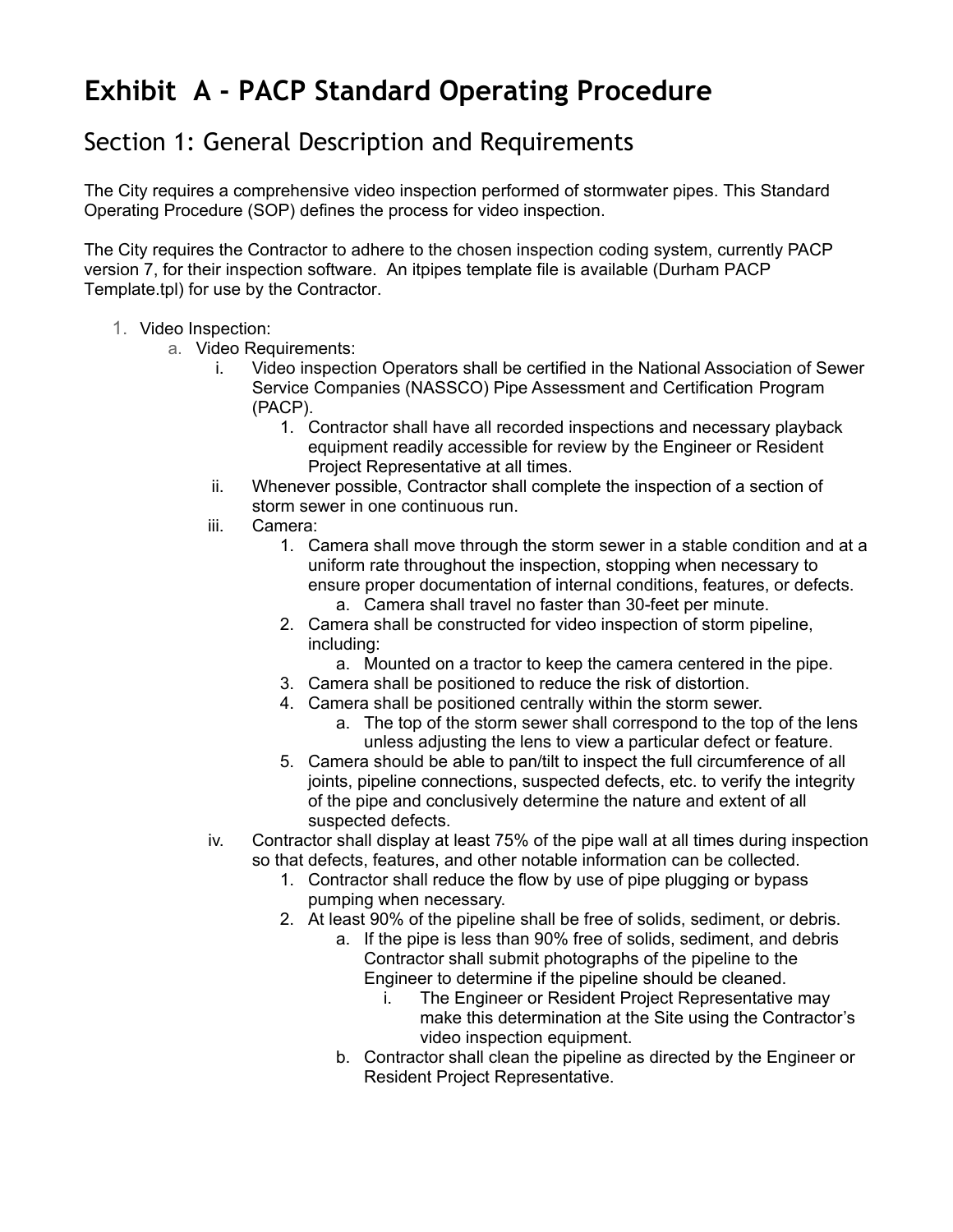- v. The video will be recorded in color and MPEG 4 (H264) format at a minimum resolution 640x480 with 3,000 Kbps bit rate or approved equal.
- vi. Video shall include a running footage indicator that is clearly visible on the screen for the full length of the video inspection.
- vii. Each pipeline segment (structure to structure) shall be recorded as a separate video file identified with an initial text screen and completed in accordance with PACP video inspection form Header instructions as follows:
	- 1. ML\_Name (Pipe Facility ID)
	- 2. Street
	- 3. US\_MH (Upstream MH)
	- 4. DS MH (Downstream MH)
	- 5. Material
		- a. Brick
		- b. Concrete
		- c. Corrugated Metal Pipe
		- d. Ductile Iron
		- e. High Density Polyethylene Pipe
		- f. Poly Vinyl Chloride
		- g. Reinforced Concrete Pipe
		- h. Unreinforced Concrete Pipe
		- i. Vitrified Clay Pipe
		- j. Unknown
	- 6. Pipe\_Shape (Shape)
		- a. Arch
		- b. Box
		- c. Circular
		- d. Elliptical
		- e. Unknown
	- 7. Pipe\_Height (Diameter)
	- 8. Pipe\_Width (Width)
		- a. Only if Pipe Shape is not "Circular"
	- 9. Section Length (Total Length)
	- 10. Location (Location Code)
	- 11. Inspection\_Date (Date)
	- 12. Inspection Direction (Direction)
- viii. Once the inspection of the storm sewer is underway, specific data should be continuously displayed on the monitor and recording. The size and position of the data should be such as to not interfere with the picture, yet shall be easily readable when viewed. At minimum, the following data should be continuously displayed:
	- 1. ML\_Name (Pipe Facility ID)
	- 2. US\_MH (Upstream MH)
	- 3. DS\_MH (Downstream MH)
	- 4. Distance
- ix. Video shall include the entire length of the pipeline measured in tenths of a foot.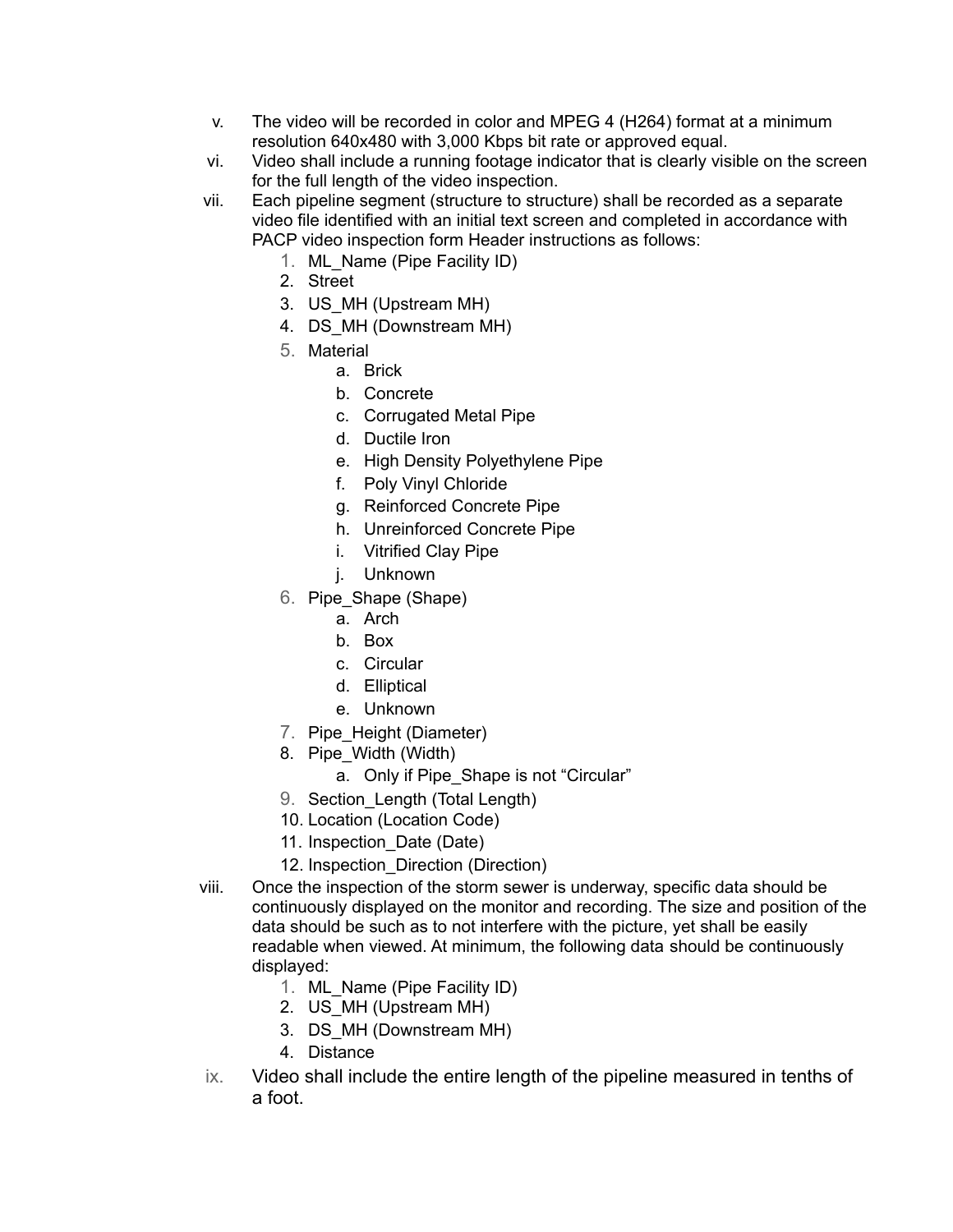- x. Audio:
	- 1. The audio portion of the recordings shall provide a voice narrative of general information and observations made during the inspections.
		- a. The narrator's voice should be clear and discernible.
			- i. Voice descriptions shall include the following information:
				- 1. Pipe Facility ID
				- 2. Upstream Manhole
				- 3. Downstream Manhole
				- 4. Direction of inspection
				- 5. Descriptions
				- 6. Defects
				- 7. Infiltration
				- 8. Leaking
				- 9. Service Connections
				- 10. General Observations
				- 11. Unusual or severe conditions
- xi. The severity of each defect or observation shall be recorded and rated using standard PACP codes as outlined in the NASSCO PACP Reference Manual.

### Section 2: Weekly & Final Submittals

#### Weekly Submittals

The City's goal is to receive inspections digitally on a weekly basis.

Note: If the Contractor is using multiple video units, it is the Contractor's responsibility to include a single consolidated inspection database that contains all inspections from all the video equipment.

- 1. Deliverables.
	- a. All inspection information for each Project Site shall be submitted to the City within five (5) calendar days of completion of fieldwork.
	- b. All inspections and related media are to be delivered to the City via Digital Transmission (upload).
		- i. Each submission shall have a singular database containing all related inspection data.
			- 1. Each inspection shall have:
				- a. A single continuous video.
				- b. Minimum of one snapshot for each observation logged.
		- ii. Video inspection files shall become the property of the City.

#### Submittal Acceptance/Rejection

The submittals will be reviewed for Data Integrity and Data Quality and accepted or rejected by the City or their representative. If for any reason there is a delay in providing data to the City, this may delay the timeline below. We will attempt to notify the Contractor if this occurs.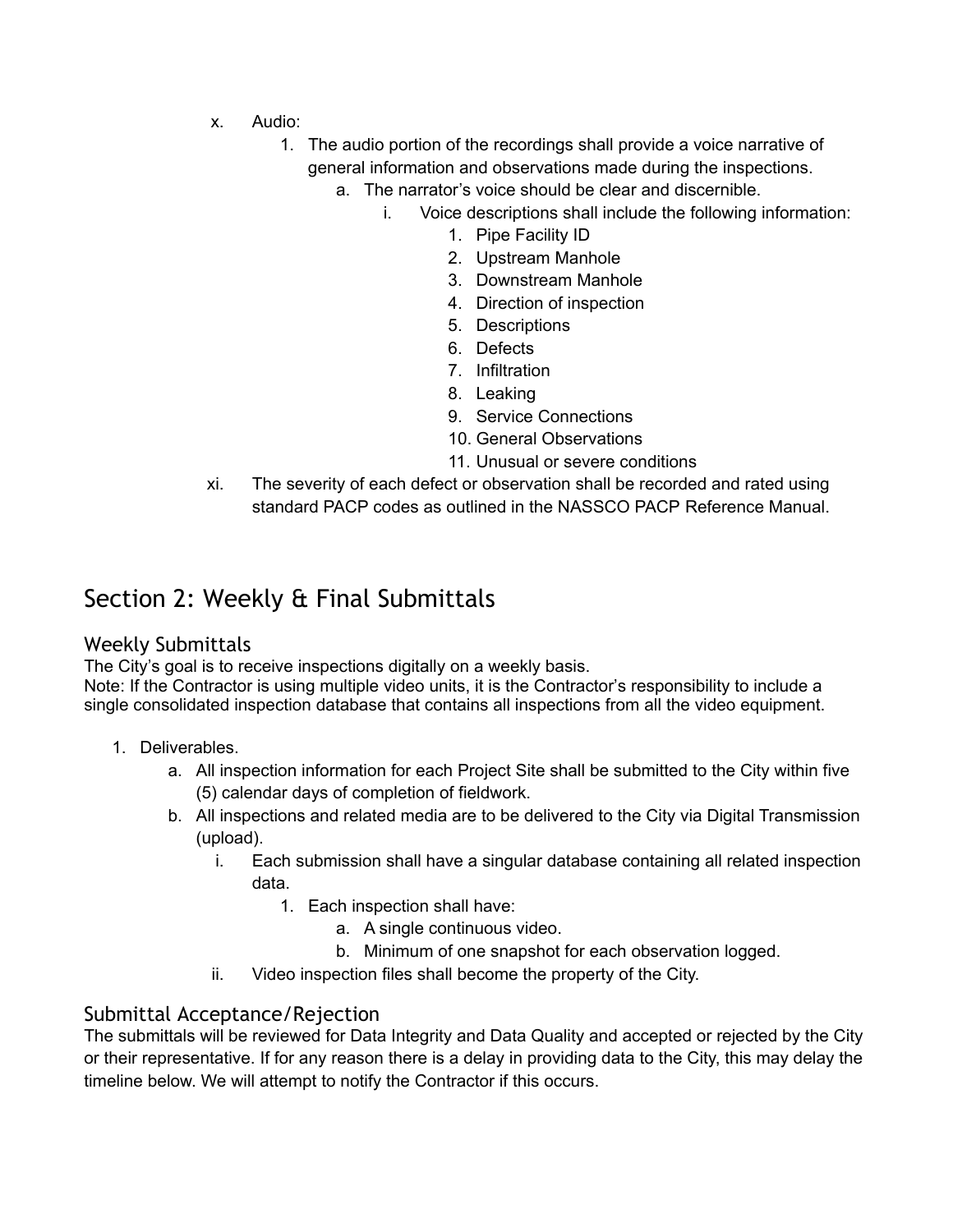- 1. Review: Data Integrity will be reviewed for acceptance or rejection within 3 business days.
	- a. Acceptance/Rejection:
		- i. Validate the database is compatible and not corrupted.
		- ii. Compare to GIS attribute data
			- 1. The specific fields being checked that are:
				- a. ML\_Name (Pipe Facility ID)
				- b. City
				- c. Street
				- d. US\_MH (Upstream MH)
				- e. DS\_MH (DS Manhole)
				- f. Material
				- g. Pipe\_Shape (Shape)
				- h. Pipe Height (Diameter)
				- i. Asset\_Use (Sewer Use)
			- 2. New found assets will be flagged in a database field tbd.
		- iii. Checking the data content
			- 1. Segments that have more than two inspections for an asset (1 upstream and 1 downstream)
			- 2. List of segments that do not have a reversal and are not complete.
			- 3. Check for Complete inspections within 20\* feet of the mapped length.
				- a. Will include initial and reversal inspected lengths to verify the inspection is complete.
				- b. Will validate single inspections are within 20 ft of mapped length.
			- 4. Check for Over televised inspections.
				- a. Calculation created by comparing inspected length to mapped length.
				- b. Displayed in percentage
			- 5. Optional Check for contract number entry
		- iv. Basic inspection process check
			- 1. Validate each inspection has
				- a. Start code Access point (typically AMH) at 0ft
				- b. Water level at 0 ft.
					- c. End code Abandoned or Access point.
			- 2. Validate no missing media
				- a. Video
				- b. Snapshots 3 Minimum
				- c. Log assets with missing video including the video name.
		- v. QAQC notifications
			- 1. These items are specific to the qaqc process.
				- a. Sent to the notification group
				- b. The log should be in Excel Format
				- c. Title to the email: "QAQC Summary"
					- i. Email should be for the entire submittal
						- 1. Contain the Excel log results.